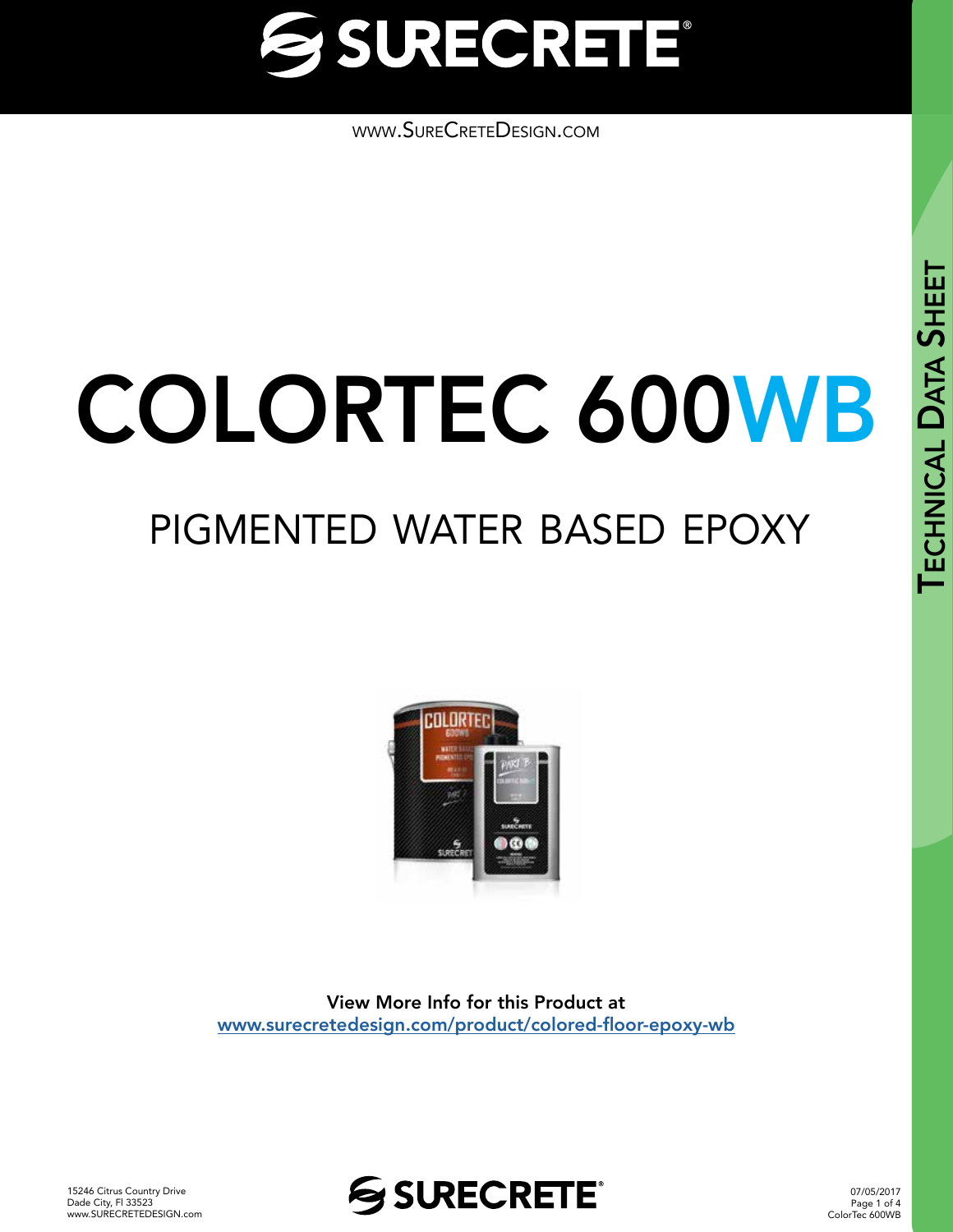### ColorTec 600WB Pigmented Water Based Epoxy

#### **DESCRIPTION**

*ColorTec 600WB* is a dual-component 52% solids, low VOC pigmented floor coating system that is used in a wide variety of applications: durable pigmented coating for both new and old interior concrete floors, primer coat, and binder for *DK Flakes* and DK *Metallics*. The high loading of SureCrete pigments achieve the preferred substrate hide and tint uniformity in 100's of colors. *ColorTec 600WB* generates the premier balance of strength, flexibility, and chemical resistance, all in a low odor, low VOC formulation. Unlike nearly all epoxies, *ColorTec 600WB* has remarkable properties related to moisture:

- Withstands high vapor transmission rate, up to 13 pounds per 1,000 ft² (5.4 kg per 100m²) in 24 hours.
- Provides a non-permeable vapor barrier, even in basements.
- Applies on fresh concrete as soon as three days after pouring and placing concrete.
- •

Applications range from manufacturing facilities, warehouses, bars, clubs, retail stores, automotive showrooms, hospitals, medical centers, residential interiors, garage floors, gyms, locker rooms, stadiums, or anywhere that an exceedingly resilient floor is desired.

#### SURFACE PREP

The principles for surface preparation for *Dura-Kote Pigmented Epoxy WB* are aligned with other coatings systems placed on concrete and remain constant; the substrate must be:

1. Clean: The surface must be free of dust, dirt, oil, grease, paints, glues, sealers, curing agents, efflorescence, chemical contaminants, rust, algae, mildew and other foreign matter that may serve as a bond breaker or prevent proper adhesion. To remove coatings, paint, sealers, glue from concrete, etc. best results are achieved through diamond grinding or shot blasting.

2. Cured: Any concrete must be cured approximately 3 days. Cement based overlays typically cure sufficiently within 1 day.

3. Sound: No system should be placed on flaking or spalling concrete. If the surface is delaminating, or divots are present, then diamond grinding, shot blasting or other mechanical means should be used to remove the delaminating areas. Depending upon size of area, patching may be required prior to application of *Dura-Kote Pigmented Epoxy WB*. *Flash Patch*  or *Deep Level* is an excellent choice for a patching product to complement the system. Refer to their respective spec. sheets. Also, cracks may require treatment: evaluate crack as static or structural to set expectation of treatment. Refer to spec. sheet on *SCT-22 Crack and Spall Treatment*.

Construction Joints in concrete may have sufficient movement to "telegraph" through the *Dura-Kote Pigmented Epoxy WB*. Large expansive slabs should have planned appropriate flexible caulks to allow for this movement and prevent bridging of *Dura-Kote Pigmented Epoxy WB* across either side of the construction joint.

## **SSURECRETE®**

#### PACKAGING *1 gal. (7.6 liter) kit*

1 gal. (3.8 liter) short filled pails containing 3.2 qt. (3 liter) part A (pigmented) 1 qt. (.95 liter) short filled cans containing .8 qt. (.8 liter) part B

#### **OR**

*5 gal. (18.9 liter) kit*

5 gal. (18.9 liter) short filled pail containing 4 gal. (15 liter) part A (pigmented) 1 gal. (3.8 liter) pail part B

#### *30 standard colors*

*198 additional colors available through some distributors*

MIXING RATIO 4:1 (4 part A to 1 part B)

#### **COVERAGE**

Varies due to porosity of substrate As 1st coat approximately 125 - 175 ft<sup>2</sup> per gal. (11.6 -16.3 m<sup>2</sup> per 3.8 liter) 9 – 13 mils wet; 4.7 – 6.8 mils cured

For smooth surface or second coat approximately 200 -250 ft<sup>2</sup> per gal. (18.6 - 23.2 m² per 3.8 liter) 6.4 - 8 mils wet; 3.3 – 4 mils cured

#### SHELF LIFE

Under normal, moisture free conditions 12 months for unopened container. *ColorTec 600WB* should not be exposed to freezing temperatures.

#### 4. Profiled:

a. Concrete: For a proper bond, the surface of concrete must be opened up or roughed up to feel like 80 – 120 grit sandpaper. This profile is best accomplished through diamond grinding or shot blasting. Proper profile should follow the standard established by the International Concrete Repair Institute (ICRI) Technical Guideline no. 03732 for Concrete Surface Profile (CSP). The established profile is categorized as CSP-2 or CSP-3.

b. Finish or Top Coat: Screen the preceding coat with a 100 grit sanding screen on a rotational floor machine. This screening will ensure not only a good bond between coats, but also eliminate any debris or dust that may have settled onto the preceding coat as it was curing. Follow screening with vacuuming. Follow vacuuming with a micro-fiber wipe with a solvent such as xylene or acetone. Listed below are some common systems requiring a *Finish* or *Top Coat*:

- *• [DK Flakes](https://www.surecretedesign.com/product/floor-flake-chips/)*
- *• ColorTec 600WB [\(Water Based Epoxy\)](https://www.surecretedesign.com/product/colored-floor-epoxy-wb/)*

Any other *Dura-Kote specialty system*

5. Understand Moisture: While *ColorTec 600WB* is not vapor permeable, it has some remarkable characteristics, unlike nearly all epoxies:

• May apply upon fresh concrete as soon as three days after pouring and placing concrete.

• Withstands high vapor transmission rate, up to 13 pounds per 1,000 ft² (5.4 kg per 100m²) in 24 hours. This means it can be applied to concrete where more than a normal amount of moisture is present. Calcium Chloride test (ASTM-F-1869) will quantify the amount of moisture that is transmitted to surface of the slab. The moisture measurement is expressed in terms of pounds (kg) per 1,000 ft² (m²) per 24 hours. Measurements that are in excess of 13 pounds per 1,000 ft² (5.4 kg per 100 m²) over 24 hours are too wet for application. Follow direc-

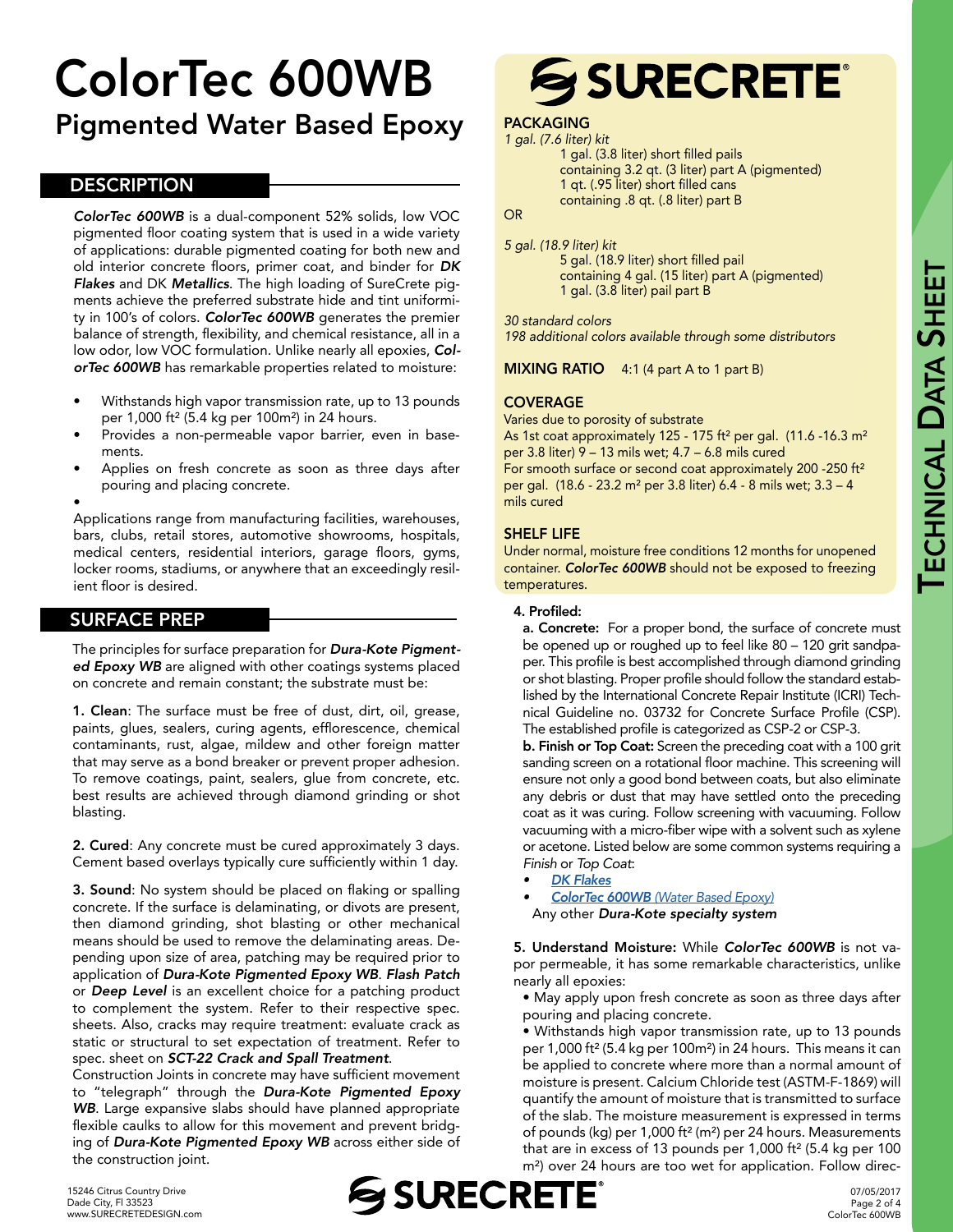tions of test kit manufacturer. Note that a measurement may be inherently flawed as it is a "snapshot in time". A test serves only as guidelines.

• Provides a non-permeable vapor barrier, even in basements. hours are too wet for polyaspartic. Follow directions of test kit manufacturer.

#### TEMPERATURE/CURE

Avoid application on extremely hot days or during wet, foggy weather. Basic rules include:

- Apply in ambient and surface temperatures ranging above 50°F (10°C) and below 90°F (32°C) and that will remain within ranges for at least 12 hours.
- Surface temperature must be a minimum 5°F (3°C) above dew point.

| Cure Rates @ 77°F (25°C)    | Cure Rates @ $50^{\circ}$ F (10 $^{\circ}$ C) |
|-----------------------------|-----------------------------------------------|
| Dry to touch = $4 - 5$ hrs. | Dry to touch = $18+$ hrs.                     |
| Light traffic $= 16$ hrs.   | Light traffic $=$ 30 hrs.                     |
| Full cure $= 5 - 7$ days    | Full cure $= 14$ days                         |
|                             |                                               |

#### APPLICATION

#### Planning

1. Select appropriate PPE (personal protection equipment). Provide adequate ventilation. Refer to MSDS.

2. Work across the narrowest dimension of an area where practical.

3. Work to an exit from wet product.

4. To track coverage rate for each kit, after establishing room dimensions, before mixing commences, place a short piece of masking tape on the wall to correspond to the "distance" one premeasured kit should cover.

Mask all areas requiring protection; product will stick to just about everything.

#### Mixing and handling

1. Organize mixing station that neither has to relocate, nor block the progress of application. Staging is critical so that Part A and part B are not confused with one another or mixed too far in advance. Once A and B are mixed, the catalyzed product should be placed on the floor immediately. If left in the pail too long, product will cure at an accelerated rate rendering it useless.

2. Mechanically mix part A with "Jiffy" style mixer blade for 3 minutes at medium speed to insure pigment dispersal.

3. Pour 1 part B into 4 parts A. Note that kits are premeasured for convenience. Exercise care to avoid pouring product down the sides of the pail, as this will be difficult to mix.

4. Mechanically mix both parts A and B with "Jiffy" style mixer blade for 3 minutes at medium speed. Jiffy mixer at medium speed will help prevent air entraining.

5. You may thin *ColorTec 600WB* after it has been catalized with water up to 15% (19oz per gallon), to aenhance absorbtion when porous conditions require more penetration. Note thining may also reduce color hide.

6. Pour contents completely out in a fairly long trail for application. Any unused portion left in the pail can cure at an accelerated rate rendering it useless.

7. Do not leave pail upside down to drain onto floor. Any unmixed portion of A or B that may have accidentally been placed onto side of pail can now drain down onto the floor, creating a spot that will not cure.

8. Clean out or replace mixing pails, mixer blades, and roller covers in a reasonable fashion, so that the chemistry of A and B remain consistent, especially over large projects.

Note: Due to its versatility within numerous systems, it is difficult to define 1 specific way of application of "Coats". What follows are *commonly utilized techniques. The sequence of application and*  the identification of "Coats" shall follow the ladder chart below. *Begin with bottom box; proceed upward. For the DKFlakes and DK Metallics be certain to refer to the appropriate spec. sheet.*

#### Ladder Chart for application of Coats



#### Primer Coat

1. Spiked shoes are required throughout application.

2. Select spreader

**SHEET** 

a. A squeegee or a roller ranging in nap size from mohair to 3/8" (9.5 mm) may be appropriate.

b. Rollers should be premium quality with phenolic core.

c. "De-fuzz" roller by wrapping tightly with masking tape and removing tape.

d. Large areas may require 18" (46 cm) rollers and wider squeegees

3. Spread product evenly over area. Areas adjacent to walls may be "cut in" by brush.

4. Backrolling: After achieving the appropriate coverage, begin progressively backrolling *Primer Coat*. Roller covers will require replacing periodically to prevent catalyzed product from setting up on roller cover or contaminating more freshly placed material.

Note: Primer Coat may "stand alone" as a single coat depend*ing upon application system selected, or applicator and client choice. Or a single coat of ColorTec 600WB may proceed to a Finish Coat of another Dura-Kote product as described later in this spec. sheet (see ladder chart above.)*

#### Top Coat

If the *Primer Coat* has cured dry to the touch, and is no longer tacky (refer to cure rates listed above as a guide) repeat all steps of application listed above. Planning, masking, mixing and handling, and application are identical in *Top Coat*.

If the *Primer Coat* has cured beyond 12 - 24 hours or if dust or debris has settled into it as it cured, it must be screened with a rotational floor machine equipped with a 100 grit sanding screen. Follow screening with vacuuming. Follow vacuuming with a micro-fiber wipe with a solvent such as acetone, or denatured alcohol.

*Note: The Top Coat may complete the project, and does not necessarily require a Finish Coat (see ladder chart above.) However, for enhanced durability and chemical resistance, a Finish Coat may*  be selected. Additionally, a Finish Coat may become the "carrier" *for slip resistant agents for areas that may become wet, oily, or greasy when brought into service.*



07/05/2017 Page 3 of 4 ColorTec 600WB